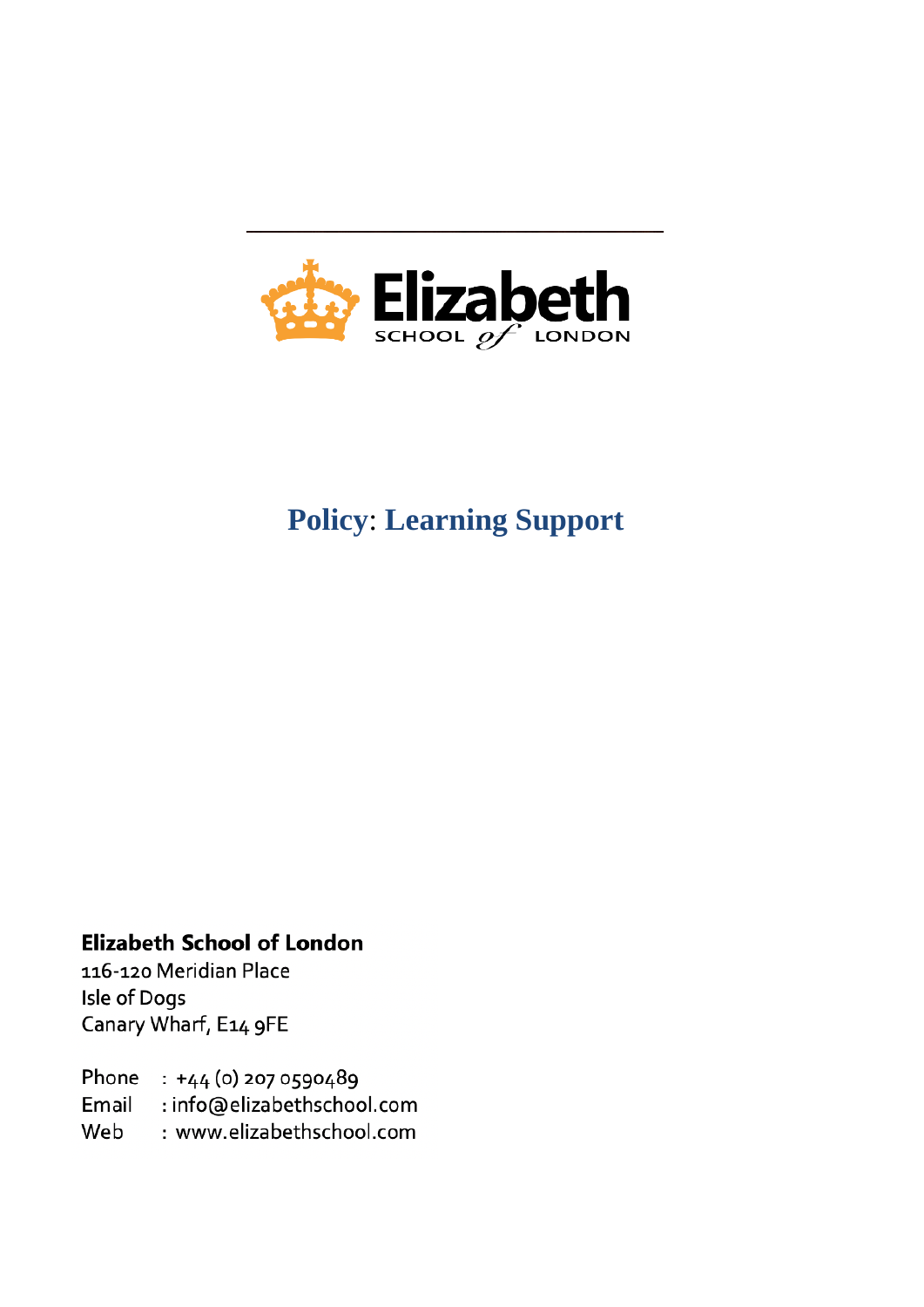## Learning Support Policy

ESL aims to assists learners to progress and achieve their learning objectives. Learners have different needs and we recognize that support can take many forms to help learners through to successful completion of their learning programme e.g. from general motivation, to support with additional learning needs, to technical assistance, to help in achieving qualifications quickly and help with other wider issues like benefits and housing.

### Support during the course and enrolment

- Supporting learners includes holding regular reviews of progress with them and all parties involved in their learning programme. At the beginning of the enrolment process we also try to find out if they need any extra support by taking their initial test (BKSB)
- On identification of several learners in the same situation (e.g. disengaged from their learning, struggling with particular modules of the same programme), arrange a focused workshop to support learners overcome their shared difficulties. Prior planned workshops enable delivery staff to think ahead and plan for how to deal with issues by providing focused support/encouragement and learners don't feel that they're on their own in dealing with problems
- Offer subject-specific 'surgeries' for learners to develop and practice their skills in weaker (common) learning areas. These may be 1:1 session that enable individual learners to have direct and specific support or group learning sessions that enable a number of learners to get together and tackle a shared weaker area together. Where reasonable and appropriate, ESL consider the use of technology e.g. webcams to provide remote learners with similar opportunities
- Use observations/staff development to assess and improve the way trainers might react to a problem presented by a learner, in order to support them appropriately. Ensure staff are aware of any known issues in a learner's programme
- Hold reviews more frequently for learners who require additional support or those at high risk of dropping off their programme
- Check whether any additional support is required above that being given, including support for assessment.